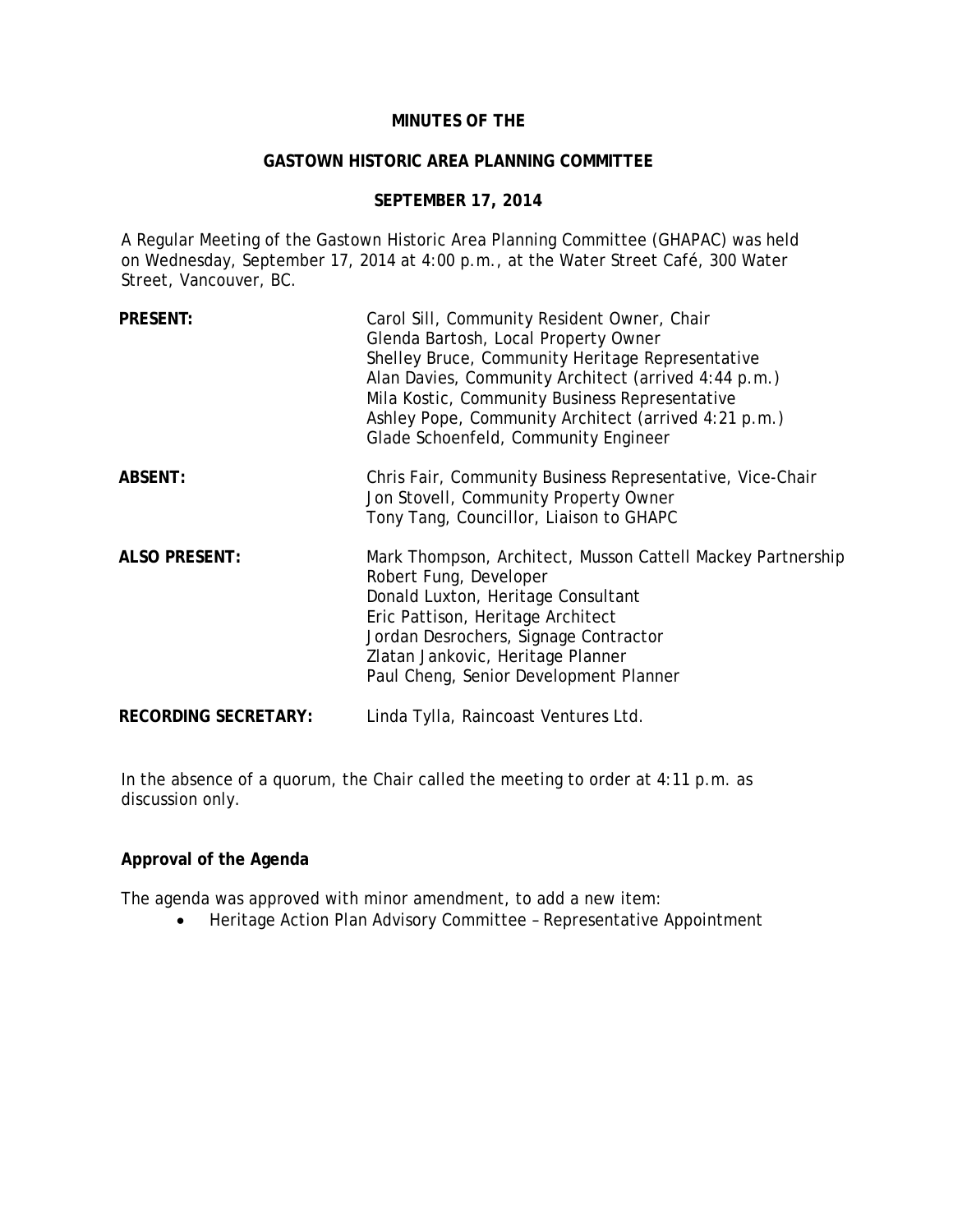## **1) Adoption of Minutes**

## **MOVED by Glenda Bartosh SECONDED by Mila Kostic**

THAT the minutes of the June 18, 2014 meeting of the Gastown Historic Area Planning Committee be adopted as circulated.

### **FOR RATIFICATION**

## **2) GHAPC – Meeting Procedure Review**

Zlatan Jankovic, Heritage Planner provided background and context to the proposed GHAPC Meeting Procedure Guidelines draft document, which was previously circulated to the Committee via email. The proposed Guidelines are consistent with the Procedure By-law, the City's Code of Conduct, and guidelines used by the Urban Design Panel and other advisory committees.

Chair Sill read the brief summary of the Committee's function and authority as per the draft Guidelines and noted that questions to applicants would conclude after their presentation.

Ashley Pope arrived at this time, and the meeting attained quorum at 4:21 p.m.

## **MOVED by Glade Schoenfeld SECONDED by Shelley Bruce**

THAT the Gastown Historic Area Planning Committee (GHAPAC) Meeting Procedure Guidelines be approved as circulated.

## **CARRIED UNANIMOUSLY**

#### **Agenda Varied**

As the Committee had attained quorum, the Chair called for the ratification of the previously approved minutes and amended agenda.

#### **Ratification of Agenda and Minutes**

The amended agenda for the September 17, 2014 meeting and the minutes of the meeting held June 18, 2014 were adopted.

#### **Agenda Varied**

The order of the agenda was now resumed.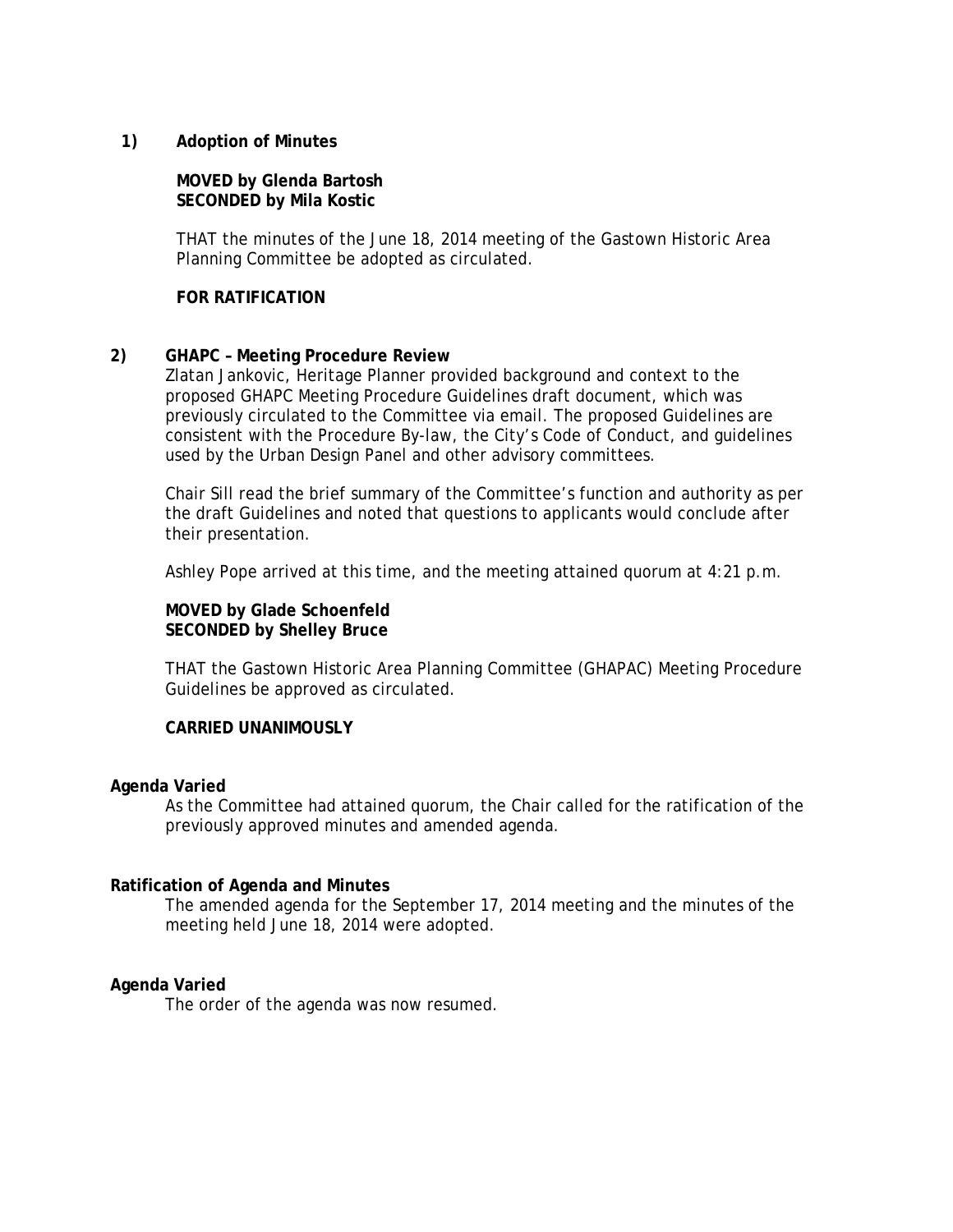**3) Heritage Action Plan Advisory Committee – Representative Appointment**  Chair Sill advised that the Committee has been requested to appoint a representative to the City's newly formed Heritage Action Plan Advisory Committee, and provided detail as to the mandate for the new Committee.

The Committee suggested that Shelley Bruce serve as the representative due to her background in heritage preservation. Ms. Bruce agreed to the nomination.

## **MOVED by Glenda Bartosh SECONDED by Glade Schoenfeld**

THAT the Gastown Historic Area Planning Committee (GHAPAC) appoint Shelley Bruce as its representative to the Heritage Action Plan Advisory Committee.

## **CARRIED UNANIMOUSLY**

**4) 151-155 Water Street and 157 Water Street – Enquiry**  The applicants and their representatives arrived at 4:23 p.m.

> Zlatan Jankovic, Heritage Planner provided introductory comments on the preapplication enquiry to redevelop the two heritage sites, both municipally designated, by rehabilitating 151-155 Water Street and reconstructing 157 Water Street. It is proposed that 151-155 Water Street be rehabilitated to accommodate a rooftop, set-back addition, and retention and rehabilitation of the principal façade.

Mr. Jankovic advised that 157 Water Street was found very challenging to rehabilitate due to its low ceiling heights. As a result, it has been proposed that the building be reconstructed to provide fully functional interior and to be reminiscent of its historic architectural character. Two functionally consolidated sites will provide total of 79,495 sq. ft. of commercial office and retail space, and two levels of underground parking. The maximum proposed height is 82 feet.

Paul Cheng, Senior Development Planner, posed several questions for the Committee to consider during the presentation including whether the proposed design would maintain the original building's sawtooth silhouette.

Robert Fung, Project Developer, introduced the project team and provided brief history of the project.

Mark Thompson, Architect, provided an overview of the current and intended commercial use of the development, the design concept and process and referred to several renderings of the proposed design. He also noted the guiding principles for the project, including economic revitalization and heritage conservation through a sustainable lens.

Alan Davies arrived at this time (4:44 p.m.)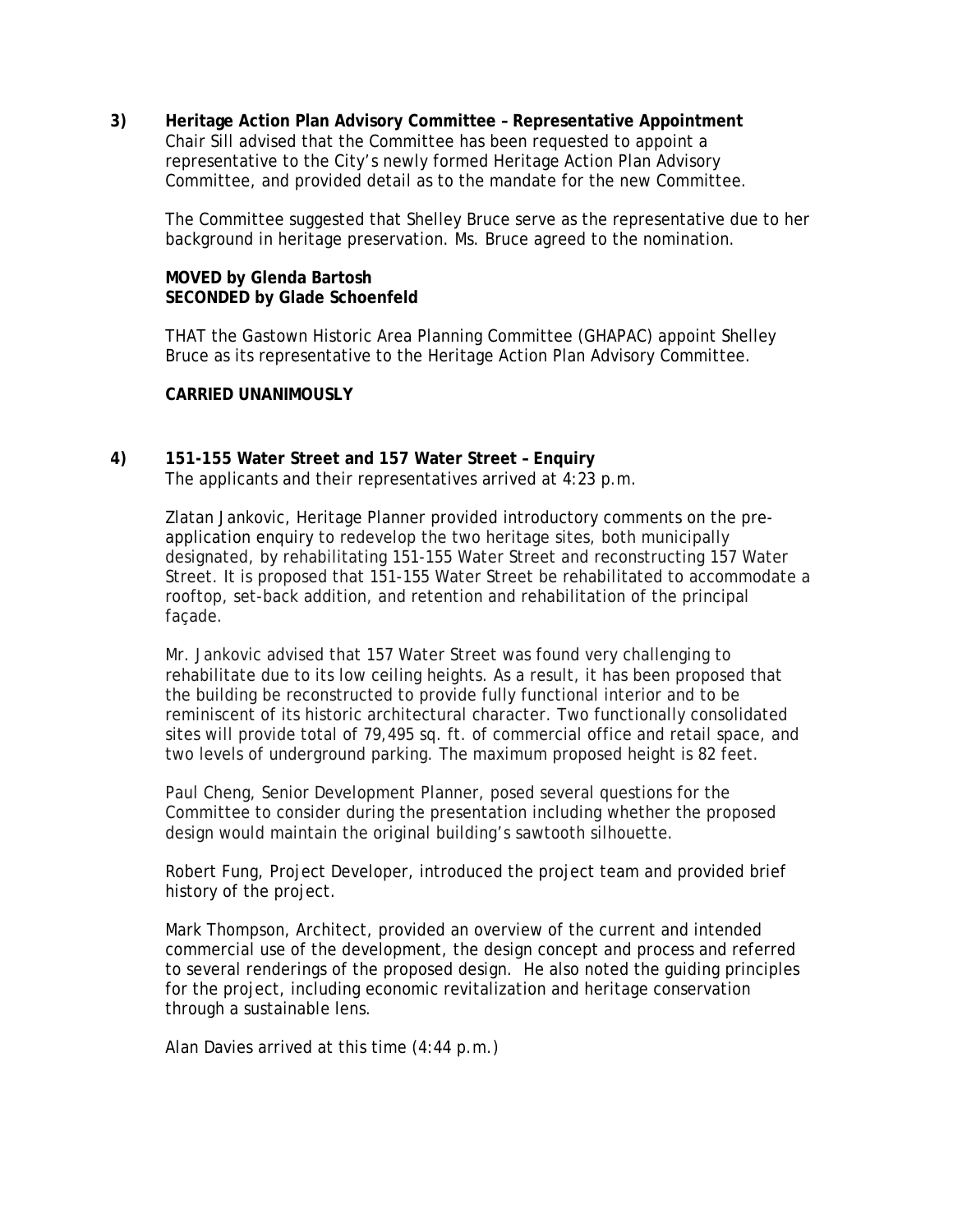Robert Fung, Project Developer, spoke to the process undertaken to determine if the original buildings could contribute to the design program and the creation of a continuum of job space in their current form.

Donald Luxton, Heritage Consultant, provided information relating to the historical context of the building and conservation strategy, and spoke to some of the key heritage deliverables.

Glenda Bartosh left the meeting at this time (5:28 p.m.)

The project team and staff received comments and responded to various questions on the proposal and the heritage designation of the site.

## **MOVED by Alan Davies SECONDED by Shelley Bruce**

THAT the Gastown Historic Area Planning Committee express its great concern with the demolition of the designated building at 157 Water Street; however supports the project proposal for these two significant sites, and requests that further consideration be given to the following:

- A. That the composition, proportion and fenestration of the reconstructed building should be based on the historic character of existing building and the architectural detailing should be expressed in a more contemporary yet contextual approach;
- B. Further design development for the top two storeys of the addition at 151 Water Street with consideration to materials and architectural detail quality; and
- C. That the Committee supports the proposed height subject to further design consideration to materiality and the detailing, as well as the preservation of the sawtooth appearance.

## **CARRIED UNANIMOUSLY**

The applicants and their representatives left the meeting at 6:30 p.m.

# **5) 21 Water Street – Artwork Enquiry**

Zlatan Jankovic, Heritage Planner, provided introductory comments on the application to install a neon artwork application "Time is Precious." on a façade of the heritage designated site on 21 Water Street. The installation would be placed on the east elevation overlooking the lower portion of the building and it would be made of double tube white neon over vinyl day time copy heat transferred onto the masonry wall, 8'10" x 17' 2.4" in size. Since the proposal does not meet the sign criteria, it cannot be processed as a sign application. Instead, the proposed would be subject to a development/building permit application as well as the Heritage Alteration Permit as it affects the exterior of the designated heritage building.

Jordan Desrochers, appeared before the Committee on behalf of the applicant, TDH Sign Solutions, and spoke to the proposal. He also read from a letter from the Wilson family which was submitted with the application and provided additional information on the owner's intent and artistic interpretation of the installation.